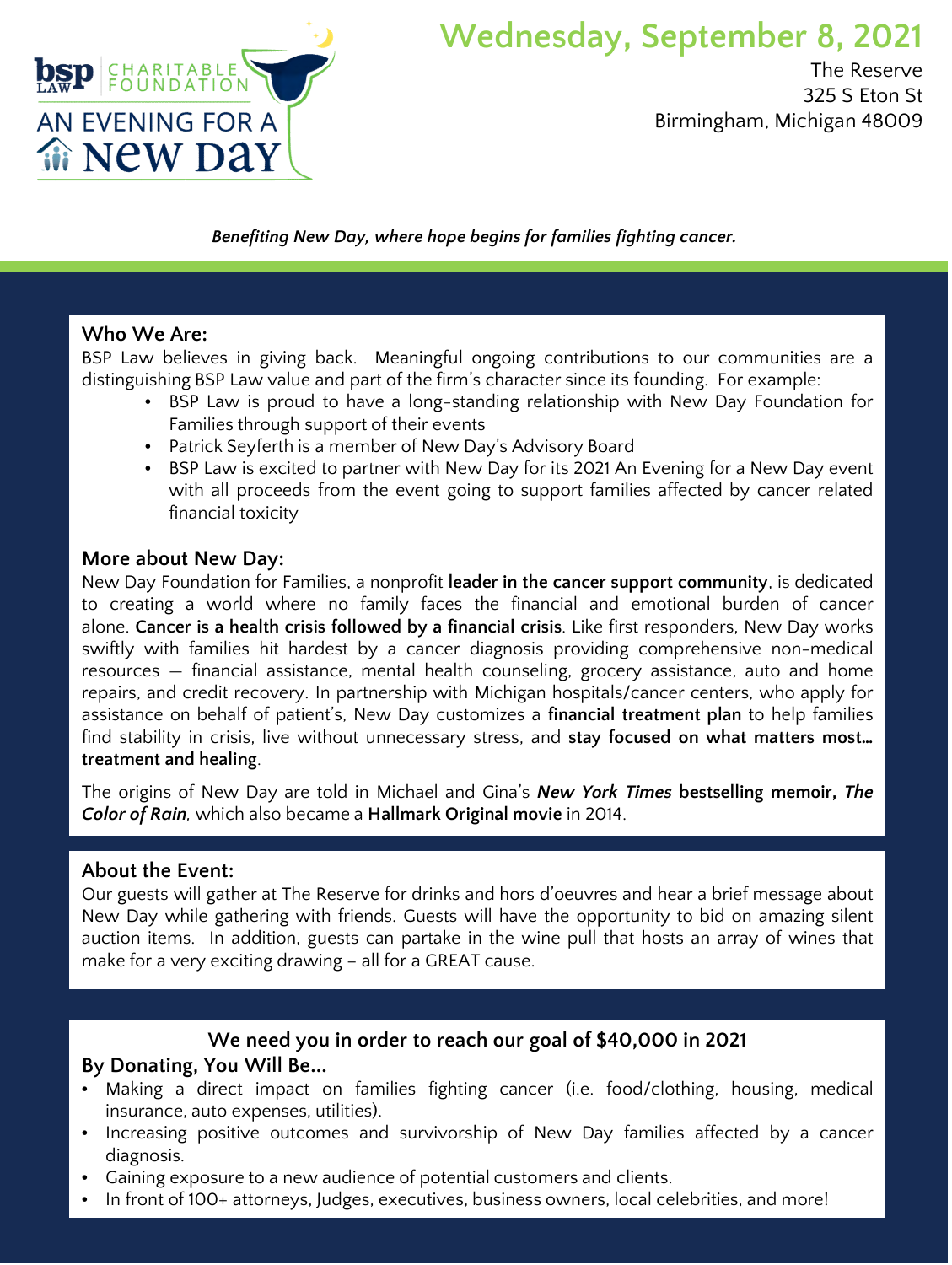

# **Sponsorship and Participation Opportunities**

### **Title Sponsor - \$10,000 (One Available)**

- Pays household expenses for up to 15 families
- 10 tickets to the event
- Title sponsor
- Presentation of awards during program
- Recognition at reception
- Prominent logo placement on on-site signage
- Logo prominently placed on all advertising materials
- Social media and website recognition
- Branded giveaway
- Corporate brochures on display

### **Platinum Sponsor - \$7,500 (Two Available)**

- Pays household expenses for up to 10 families
- 8 tickets to the event
- Exclusive sponsor of one of the following:
	- Venue Tent
	- Valet Parking
- Recognition at the reception
- Prominent logo placement on on-site signage
- Logo prominently placed on all advertising materials
- Social media and website recognition
- Branded giveaway

### **Gold Sponsor - \$5,000 (Five Available)**

- Provides food & fuel assistance for 50 families
- 6 tickets to the event
- **Exclusive sponsor of one of the following:**  Primary Bar
	- **a** Attendee Nametags
	- □ Cigar Selection Station
	- **a** Acoustic Trio Entertainment □ Bourbon Bar
- Recognition at the reception
- Prominent logo placement on on-site signage
- Logo prominently placed on all advertising materials
- Social media and website recognition

# **Silver Sponsor - \$2,500**

- Pays household expenses for up to 5 families
- 4 tickets to the event
- Prominent logo placement on on-site signage
- Logo placed on all advertising materials
- Social media and website recognition

## **Bronze Sponsor - \$1,000**

- Pays 3 months of bills for a single mom who lost income while caring for her sick child
- 2 tickets to the event
- Logo placed on all advertising materials
- Social media and website recognition

# **Individual Ticket - \$300**